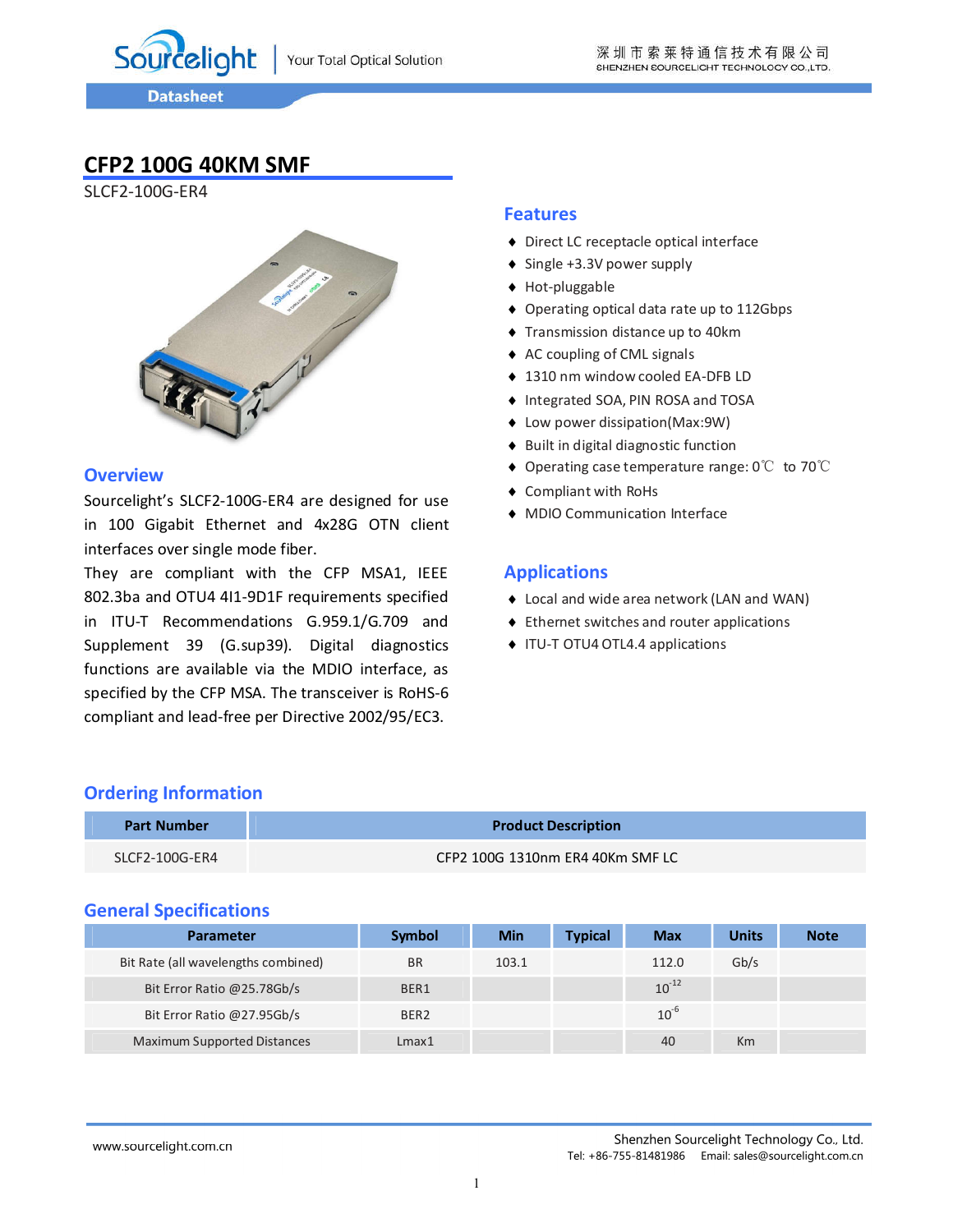### **Absolute Maximum Ratings**

| <b>Parameter</b>                    | Symbol     | Min    | <b>Max</b> | Unit |
|-------------------------------------|------------|--------|------------|------|
| Supply Voltage                      | <b>Vcc</b> | $-0.5$ | $+3.6$     |      |
| Storage Temperature                 | Tst        | $-40$  | 85         | 2C   |
| Case Operating Temperature          | Top        | -5     | 75         | 2C   |
| <b>Relative Humidity</b>            | Rh         |        | 85         | %    |
| Receiver Damage Threshold, per Lane | PRdmg      | 5.5    |            | dBm  |

# **Supply Voltage Electrical Characteristics**

| <b>Parameter</b>      | Symbol     | <b>Min</b> | <b>Typical</b> | <b>Max</b>     | <b>Units</b> | <b>Note</b>        |
|-----------------------|------------|------------|----------------|----------------|--------------|--------------------|
| <b>Supply Current</b> | <b>Icc</b> |            |                | 2.75           | A            | $\mathbf{1}$       |
|                       |            |            |                | 2%             |              | DC-1MHz            |
| Power Supply Noise    | Vrip       |            |                | 3%             |              | $1-10$ MHz         |
| Dissipation           | Pw         |            |                | 9              | W            | Class <sub>3</sub> |
| Low Power Dissipation | Plow       |            |                | $\overline{2}$ | W            |                    |
| <b>Inrush Current</b> | I-inrush   |            |                | 200            | mA/usec      | Class <sub>3</sub> |
| Turn-off Current      | I-turnoff  | $-200$     |                |                | mA/usec      | Class <sub>3</sub> |

# **Different Signal Electrical Characteristics**

| <b>Parameter</b>                      | Symbol | Min | <b>Typical</b> | <b>Max</b> | <b>Units</b> | <b>Note</b> |
|---------------------------------------|--------|-----|----------------|------------|--------------|-------------|
| Single Ended Data Input Swing         |        | 55  |                | 525        | mV           |             |
| Single Ended Data Output Swing        |        | 150 |                | 500        | mV           |             |
| Differential Signal Output Resistance |        | 80  |                | 120        | $\Omega$     |             |
| Differential Signal Input Resistance  |        | 80  |                | 120        |              |             |

### **3.3V LVCMOS Electrical Characteristics**

| <b>Parameter</b>                             | Symbol    | <b>Min</b> | <b>Typical</b> | <b>Max</b> | <b>Units</b> | <b>Note</b>   |
|----------------------------------------------|-----------|------------|----------------|------------|--------------|---------------|
| Input High Voltage                           | $3.3V$ IH | 2.0        |                | $Vcc+0.3$  | V            |               |
| Input Low Voltage                            | 3.3VIL    | $-0.3$     |                | 0.8        | v            |               |
| Input Leakage Current                        | $3.3$ IIN | $-10$      |                | $+10$      | uA           |               |
| Output High Voltage                          | 3.3VOH    | $Vcc-0.2$  |                |            | V            | $(IOH=100uA)$ |
| <b>Output Low Voltage</b>                    | 3.3VOL    |            |                | 0.2        | V            | $(IOL=100uA)$ |
| Minimum Pulse Width of Control Pin<br>Signal | t CNTL    | 100        |                |            | <b>us</b>    |               |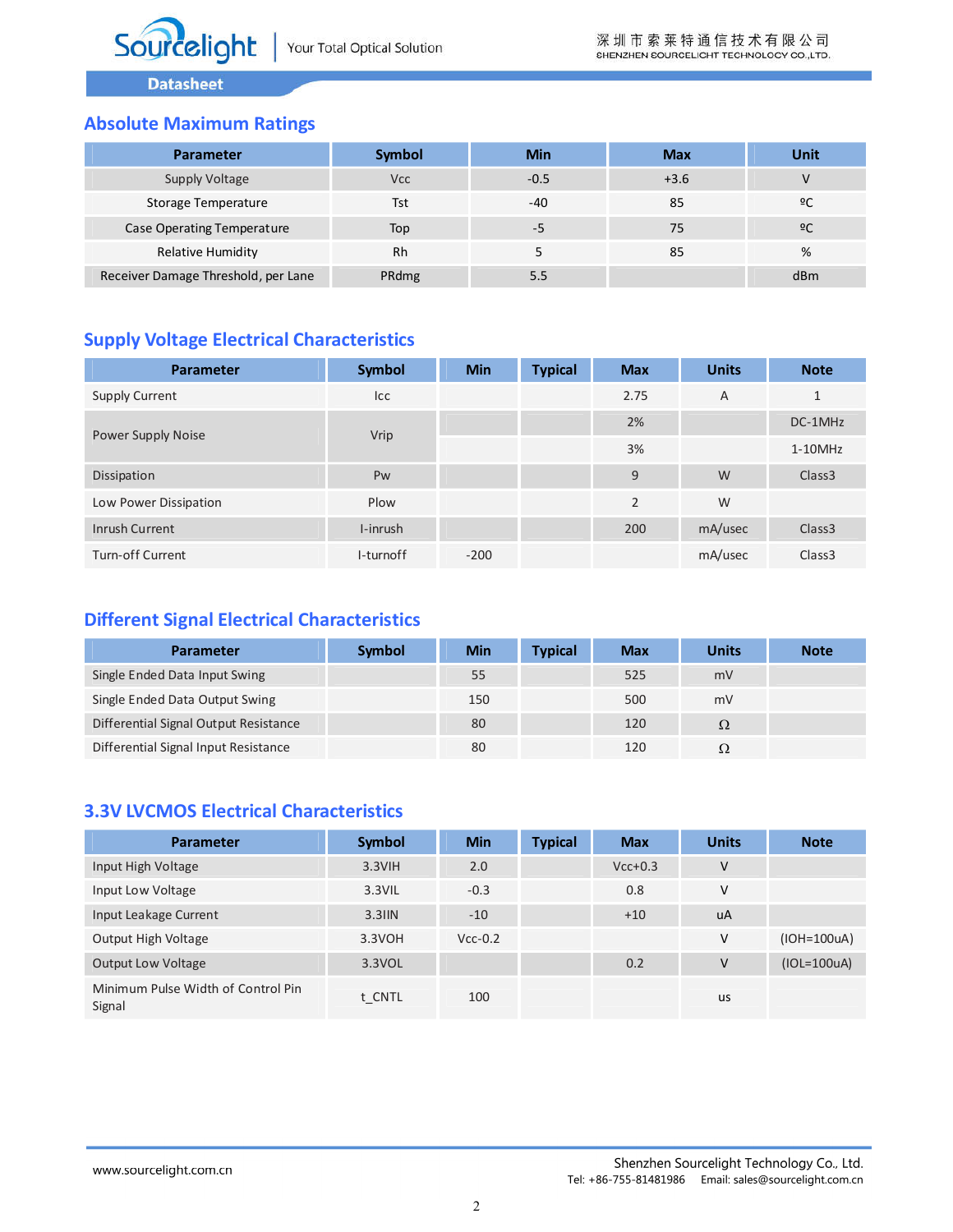# **1.2V LVCMOS Electrical Characteristics**

| Parameter                 | <b>Symbol</b> | <b>Min</b> | <b>Typical</b> | <b>Max</b> | <b>Units</b>   | <b>Note</b> |
|---------------------------|---------------|------------|----------------|------------|----------------|-------------|
| Input High Voltage        | $1.2V$ IH     | 0.84       |                | 1.5        | ٧              |             |
| Input Low Voltage         | $1.2$ VIL     | $-0.3$     |                | 0.36       | V              |             |
| Input Leakage Current     | $1.2$ IIN     | $-100$     |                | $+100$     | uA             |             |
| Output High Voltage       | 1.2VOH        | 1.0        |                | 1.5        | V              |             |
| Output Low Voltage        | 1.2VOL        | $-0.3$     |                | 0.2        | V              |             |
| Output High Current       | 1.21OH        |            |                | $-4$       | <b>mA</b>      |             |
| <b>Output Low Current</b> | 1.21OL        | $+4$       |                |            | <sub>m</sub> A |             |
| Input Capacitance         | Ci            |            |                | 10         | pF             |             |

# **Optical Characteristics**

| <b>Parameter</b>                                          | <b>Symbol</b>                        | <b>Min</b>         | <b>Typical</b> | <b>Max</b> | <b>Units</b> | <b>Note</b>    |
|-----------------------------------------------------------|--------------------------------------|--------------------|----------------|------------|--------------|----------------|
|                                                           |                                      | <b>Transmitter</b> |                |            |              |                |
| Signaling Rate for Each Lane (100GbE)                     |                                      |                    | 25.78125       |            | Gb/s         |                |
| Signaling Rate for Each Lane (OTU4)                       |                                      |                    | 27.95249       |            | Gb/s         |                |
|                                                           | $\lambda1$                           | 1294.53            | 1295.56        | 1296.59    | <b>Nm</b>    |                |
| Four Lane Wavelength Range                                | $\lambda2$                           | 1299.02            | 1300.05        | 1301.09    | Nm           |                |
|                                                           | $\lambda$ 3                          | 1303.54            | 1304.58        | 1305.63    | <b>Nm</b>    |                |
|                                                           | $\lambda$ 4                          | 1308.09            | 1309.14        | 1310.19    | nm           |                |
| Side Mode Suppression Ratio                               | <b>SMSR</b>                          | 30                 |                |            | dB           |                |
| Total Average Launch Power                                | Pt                                   |                    |                | $+8.9$     | dBm          |                |
| Average Launch Power for Each Lane                        | Pa                                   | $-2.5$             |                | $+2.9$     | dBm          | $\mathbf{1}$   |
| Optical Modulation Amplitude for Each<br>Lane             | <b>OMA</b>                           | $-1.3$             |                | 4.5        | dBm          | $\overline{2}$ |
| Transmitter and Dispersion Penalty for<br>Each Lanes      |                                      |                    |                | 1.5        | <b>TDP</b>   |                |
| Average Launch Power of Off Transmitter<br>for Each Lanes | Poff                                 |                    |                | $-30$      | dBm          |                |
| <b>Extinction Ratio</b>                                   | ER                                   | 8                  |                |            | dB           |                |
| $RIN_{20}OMA$                                             |                                      |                    |                | $-130$     | dB/Hz        |                |
| Optical Return Loss Tolerance                             |                                      |                    |                | 20         | dB           |                |
| <b>Transmitter Reflectance</b>                            |                                      |                    |                | $-12$      | dB           | 3              |
| Eye Diagram                                               | Compliant with IEEE 802.3ba-LR4/OTU4 |                    |                |            |              |                |
|                                                           |                                      | <b>Receiver</b>    |                |            |              |                |
| Signaling Rate for Each Lane (100GbE)                     |                                      |                    | 25.78125       |            | Gb/s         |                |
| Signaling Rate for Each Lane (OTU4)                       |                                      |                    | 27.95249       |            | Gb/s         |                |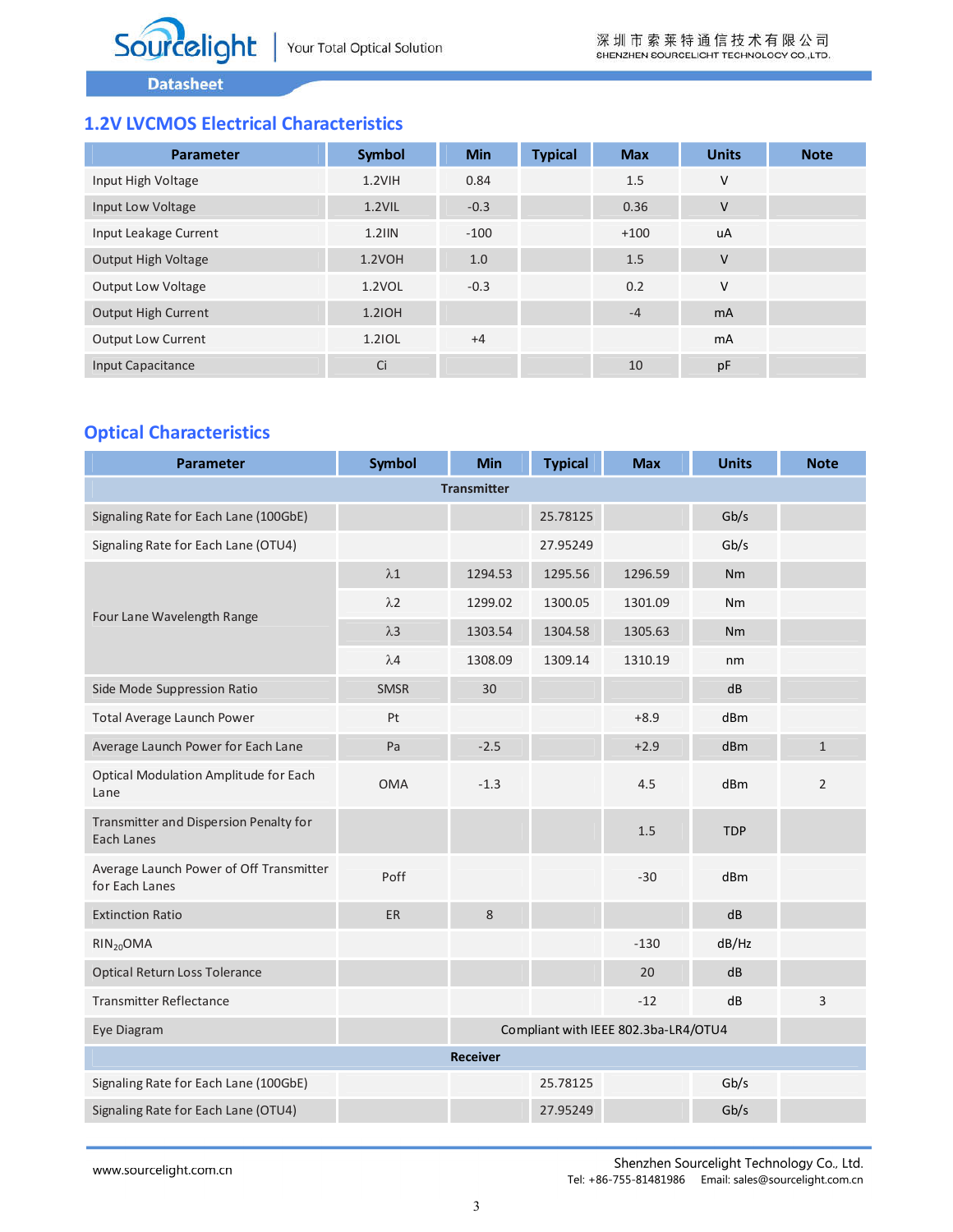

|                                                                       | $\lambda$ 1   | 1294.53 | 1295.56 | 1296.59 | Nm              |                |
|-----------------------------------------------------------------------|---------------|---------|---------|---------|-----------------|----------------|
|                                                                       | $\lambda$ 2   | 1299.02 | 1300.05 | 1301.09 | <b>Nm</b>       |                |
| Four Lane Wavelength Range                                            | $\lambda$ 3   | 1303.54 | 1304.58 | 1305.63 | Nm              |                |
|                                                                       | $\lambda$ 4   | 1308.09 | 1309.14 | 1310.19 | nm              |                |
| Overload Input Optical Power                                          | Pmax          | 5.5     |         |         | dBm             | 5              |
| Average Receive Power per Lane (100GE)                                | <b>RXPx</b>   | $-20.9$ |         | 4.5     | dBm             | 5&6            |
| Average Receive Power per Lane (OTU4)                                 | <b>RXPx</b>   | $-23.2$ |         | 4.5     | dBm             |                |
| Receive Power (OMA) per Lane                                          | <b>RxOMA</b>  |         |         | 4.5     | d <sub>Bm</sub> |                |
| Difference in Receive Power between<br>Any Two Lanes                  |               |         |         | 4.5     | d <sub>Bm</sub> |                |
| Receiver Sensitivity in OMA per Lane<br>(100GbE) at BER= $1x10^{-12}$ | <b>Rxsens</b> |         |         | $-21.4$ | dBm             | $\overline{7}$ |
| Equivalent receiver sensitivity (OTU4)                                | $S_{AVG}$     |         |         | $-23.2$ | dBm             | 8              |
| Stressed Receiver Sensitivity in OMA for<br>Each Lane (100GbE)        |               |         |         | $-17.9$ | dBm             | 9&10           |
| Los Assert                                                            | LOSA          | $-30$   |         |         | dBm             |                |
| Los De-assert                                                         | LOSD          |         |         | $-20.9$ | d <sub>Bm</sub> |                |
| Los Hysteresis                                                        |               | 0.5     |         |         | dBm             |                |

**Note:**

1. Average launch power, each lane (min) is informative and not the principal indicator of signal strength. A transmitter with launch power below this value cannot be compliant; however, a value above this does not ensure compliance

- 2. Even if the TDP<1dB, the OMA (min) must exceed this value
- 3. Transmitter reflectance is defined looking into the transmitter
- 4. The receiver shall be able to tolerate, without damage, continuous exposure to an optical input signal having this average power level
- 5. Minimum average receive power and maximum receiver sensitivity (OMA), each lane, is informative for 100GBase-LR4
- 6. Average receive power, each lane (min) is informative and not the principal indicator of signal strength. A received power below this value cannot be compliant; however, a value above this does not ensure compliance
- 7. Receiver sensitivity (OMA), each lane (max) is informative
- 8. Measured with PRBS 2<sup>31</sup>-1 for BER=10<sup>-5</sup>. The BER for the OTU4 application is required to be met only after FEC has been applied.
- 9. Measured with conformance test signal at TP3 for BER= $10^{-12}$
- 10. Conditions of stressed receiver sensitivity test: vertical eye closure penalty for each lane is 1.8dB; stressed eye J2 Jitter for each lane is 0.3UI; stressed eye J9 Jitter for each lane is 0.47UI.

#### **Recommended Operating Environment**

| <b>Parameter</b>           | <b>Symbol</b> | Min. | <b>Typical</b> | <b>Max</b> | Unit         |
|----------------------------|---------------|------|----------------|------------|--------------|
| Power Supply Voltage       | $V_{CC}$      | 3.2  | 3.3            | 3.4        | v            |
| Operating Case Temperature |               | U    |                | 70         | $^{\circ}$ C |
| Data rate                  |               |      | 103.125        | 112        | Gb/s         |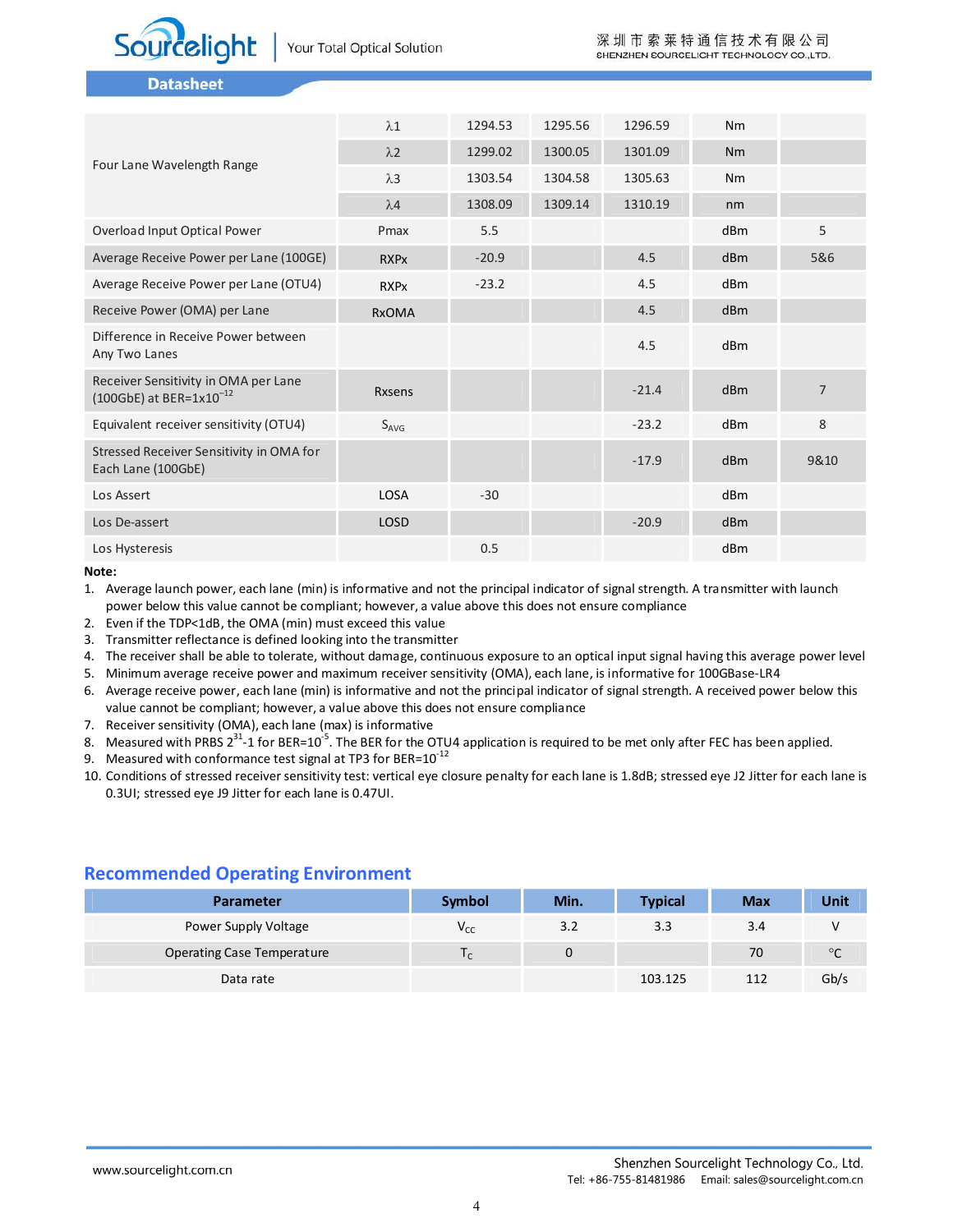

### **Pin Descriptions**

|     | <b>Top Row</b> |                         | <b>Bottom Row</b> |
|-----|----------------|-------------------------|-------------------|
| 104 | <b>GND</b>     | ı                       | <b>GND</b>        |
| 103 | N.C.           | $\overline{2}$          | <b>{TX MCLKn}</b> |
| 102 | N.C.           | $\overline{\mathbf{3}}$ | [TX_MCLKp]        |
| 101 | <b>GND</b>     | 4                       | <b>GND</b>        |
| 100 | TX3n           | 5                       | N.C.              |
| 99  | TX3p           | 6                       | N.C.              |
| 98  | <b>GND</b>     | 7                       | 3.3V GND          |
| 97  | TX2n           | 8                       | 3.3V GND          |
| 96  | TX2p           | 9                       | 3.3V              |
| 95  | <b>GND</b>     | 10                      | 3.3V              |
| 94  | N.C.           | $\overline{11}$         | 3.3V              |
| 93  | N.C.           | 12                      | 3.3V              |
| 92  | <b>GND</b>     | 13                      | 3.3V GND          |
| 91  | N.C.           | 14                      | 3.3V GND          |
| 90  | N.C.           | 15                      | <b>VND IO A</b>   |
| 89  | <b>GND</b>     | 16                      | VND IO B          |
| 88  | <b>TXIn</b>    | 17                      | PRG CNTL1         |
| 87  | TXIp           | 18                      | PRG CNTL2         |
| 86  | <b>GND</b>     | 19                      | PRG CNTL3         |
| 85  | <b>TX0n</b>    | 20                      | PRG ALRM1         |
| 84  | <b>TX0p</b>    | 21                      | PRG ALRM2         |
| 83  | <b>GND</b>     | 22                      | PRG ALRM3         |
| 82  | N.C.           | 23                      | <b>GND</b>        |
| 81  | N.C.           | 24                      | <b>TX DIS</b>     |
| 80  | <b>GND</b>     | 25                      | <b>RX LOS</b>     |
| 79  | ${REFCLKn}$    | 26                      | <b>MOD LOPWR</b>  |

|    | <b>Top Row</b>   |    | <b>Bottom Row</b> |
|----|------------------|----|-------------------|
| 78 | {REFCLKp}        | 27 | <b>MOD ABS</b>    |
| 77 | <b>GND</b>       | 28 | <b>MOD RSTn</b>   |
| 76 | N.C.             | 29 | <b>GLB ALRMn</b>  |
| 75 | N.C.             | 30 | <b>GND</b>        |
| 74 | <b>GND</b>       | 31 | <b>MDC</b>        |
| 73 | RX3n             | 32 | <b>MDIO</b>       |
| 72 | RX3p             | 33 | <b>PRTADRO</b>    |
| 71 | <b>GND</b>       | 34 | <b>PRTADRI</b>    |
| 70 | RX2n             | 35 | <b>PRTADR2</b>    |
| 69 | RX2p             | 36 | VND IO C          |
| 68 | <b>GND</b>       | 37 | <b>VND IO D</b>   |
| 67 | N.C.             | 38 | <b>VND IO E</b>   |
| 66 | N.C.             | 39 | 3.3V GND          |
| 65 | <b>GND</b>       | 40 | 3.3V GND          |
| 64 | N.C.             | 41 | 3.3V              |
| 63 | N.C.             | 42 | 3.3V              |
| 62 | <b>GND</b>       | 43 | 3.3V              |
| 61 | RXIn             | 44 | 3.3V              |
| 60 | RXIp             | 45 | 3.3V GND          |
| 59 | <b>GND</b>       | 46 | <b>GND</b>        |
| 58 | <b>RX0n</b>      | 47 | N.C.              |
| 57 | RX <sub>Op</sub> | 48 | N.C.              |
| 56 | <b>GND</b>       | 49 | <b>GND</b>        |
| 55 | N.C.             | 50 | {RX MCLKn}        |
| 54 | N.C.             | 51 | {RX MCLKp}        |
| 53 | <b>GND</b>       | 52 | <b>GND</b>        |

**Figure1. Pin Descriptions**

#### **Bottom Row Pin Function Definition**

The CFP2 connector has 104 pins which are arranged in Top and Bottom rows. The pin map is shown in Table below. The detailed description of the Bottom row ranges from pin 1 through pin 52 and is shown below. The pin orientation is shown below:



**Figure2. CFP2 Pin Map Orientation**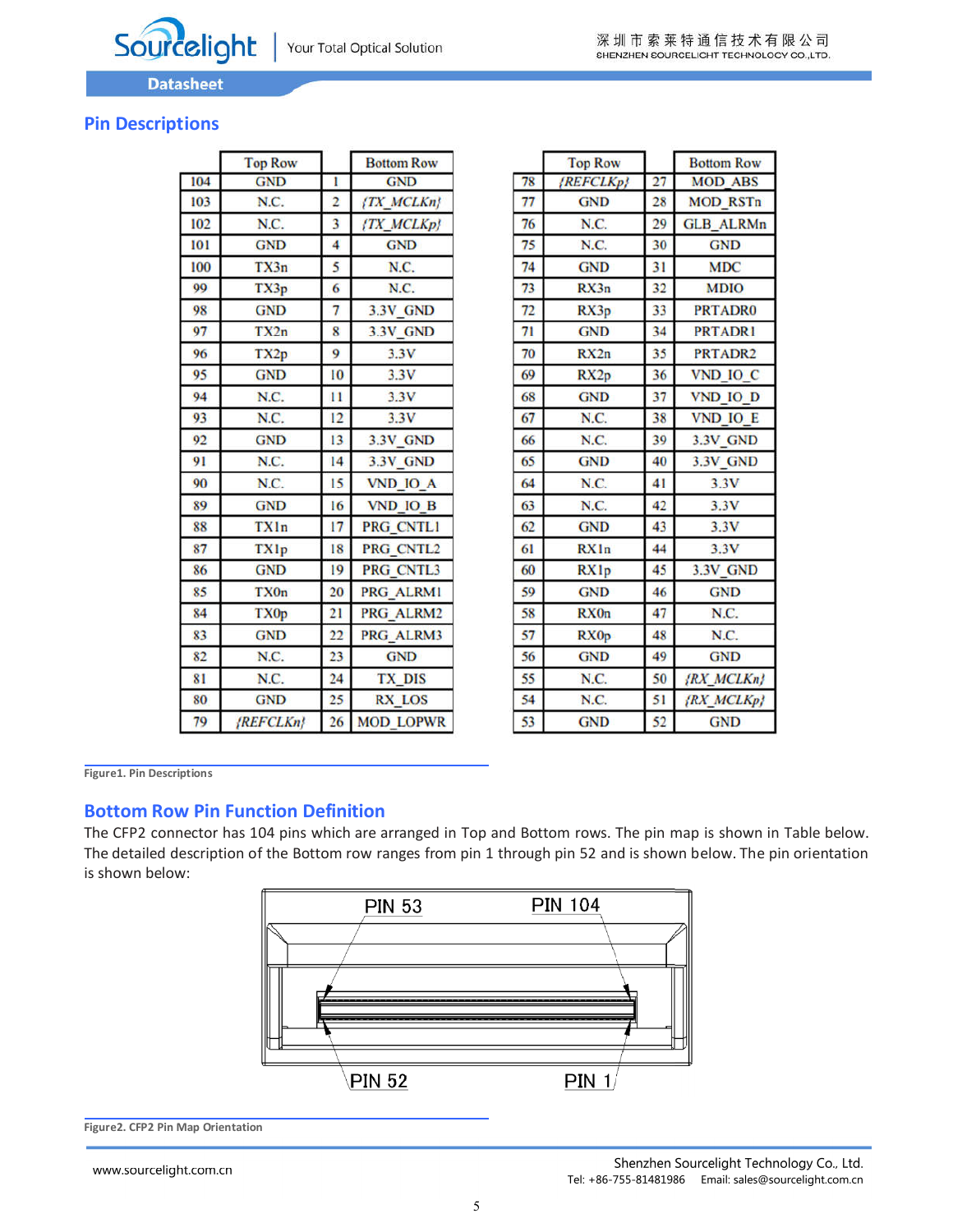# **Bottom Row Pin Function Definition**

| <b>PIN</b>     | <b>Name</b>   | 1/0          | <b>Logic</b>  | <b>Description</b>                                                                                                              |
|----------------|---------------|--------------|---------------|---------------------------------------------------------------------------------------------------------------------------------|
| 1              | <b>GND</b>    |              |               |                                                                                                                                 |
| $\overline{2}$ | TX_MCLKn      |              |               | Supported.                                                                                                                      |
| 3              | TX_MCLKp      |              |               | Supported.                                                                                                                      |
| 4              | <b>GND</b>    |              |               |                                                                                                                                 |
| 5              | N.C.          |              |               |                                                                                                                                 |
| 6              | N.C.          |              |               |                                                                                                                                 |
| 7              | 3.3V_GND      |              |               | 3.3V Module Supply Voltage Return Ground, internally connected to Signal<br>Ground                                              |
| 8              | 3.3V_GND      |              |               | 3.3V Module Supply Voltage Return Ground, internally connected to Signal<br>Ground                                              |
| 9              | 3.3V          |              |               | 3.3V Module Supply Voltage                                                                                                      |
| 10             | 3.3V          |              |               | 3.3V Module Supply Voltage                                                                                                      |
| 11             | 3.3V          |              |               | 3.3V Module Supply Voltage                                                                                                      |
| 12             | 3.3V          |              |               | 3.3V Module Supply Voltage                                                                                                      |
| 13             | 3.3V_GND      |              |               | 3.3V Module Supply Voltage Return Ground, internally connected to Signal<br>Ground                                              |
| 14             | 3.3V_GND      |              |               | 3.3V Module Supply Voltage Return Ground, internally connected to Signal<br>Ground                                              |
| 15             | VND IO A      | I/O          |               | Module Vendor I/O A. Do Not Connect!                                                                                            |
| 16             | VND_IO_B      | I/O          |               | Module Vendor I/O B. Do Not Connect!                                                                                            |
| 17             | PRG_CNTL1     | L            | LVCMOS w/ PUR | Programmable Control 1 set over MDIO                                                                                            |
| 18             | PRG CNTL2     | L            | LVCMOS w/ PUR | Programmable Control 2 set over MDIO                                                                                            |
| 19             | PRG CNTL3     | L            | LVCMOS w/ PUR | Programmable Control 3 set over MDIO                                                                                            |
| 20             | PRG ALRM1     | O            | <b>LVCMOS</b> | Programmable Alarm 1 set over MDIO                                                                                              |
| 21             | PRG ALRM2     | O            | <b>LVCMOS</b> | Programmable Alarm 2 set over MDIO                                                                                              |
| 22             | PRG ALRM3     | $\circ$      | <b>LVCMOS</b> | Programmable Alarm 3 set over MDIO                                                                                              |
| 23             | <b>GND</b>    |              |               |                                                                                                                                 |
| 24             | TX DIS        | $\mathsf{I}$ | LVCMOS w/ PUR | Transmitter Disable for all lanes, "1" or NC = transmitter disabled, "0" =<br>transmitter enabled                               |
| 25             | RX_LOS        | O            | <b>LVCMOS</b> | Receiver Loss of Optical Signal, "1": low optical signal, "0": normal<br>condition                                              |
| 26             | MOD LOPW<br>R | L            | LVCMOS w/ PUR | Module Low Power Mode. "1" or NC: module in low power (safe) mode,<br>"0": power-on enabled                                     |
| 27             | MOD ABS       | O            | <b>GND</b>    | Module Absent. "1" or NC: module absent, "0": module present, Pull Up<br><b>Resistor on Host</b>                                |
| 28             | MOD_RSTn      | L            | LVCMOS w/ PDR | Module Reset. "0" resets the module, "1" or NC = module enabled, Pull<br>Down Resistor in Module                                |
| 29             | GLB_ALRMn     | O            | <b>LVCMOS</b> | Global Alarm. "0": alarm condition in any MDIO Alarm register, "1": no<br>alarm condition, Open Drain, Pull Up Resistor on Host |
| 30             | <b>GND</b>    |              |               |                                                                                                                                 |
| 31             | <b>MDC</b>    | I/O          | 1.2V CMOS     | Management Data I/O bi-directional data (electrical specs as per 802.3ae<br>and ba)                                             |
| 32             | <b>MDIO</b>   | L            | 1.2V CMOS     | Management Data Clock (electrical specs as per 802.3ae and ba)                                                                  |
| 33             | PRTADR0       | L            | 1.2V CMOS     | MDIO Physical Port address bit 0                                                                                                |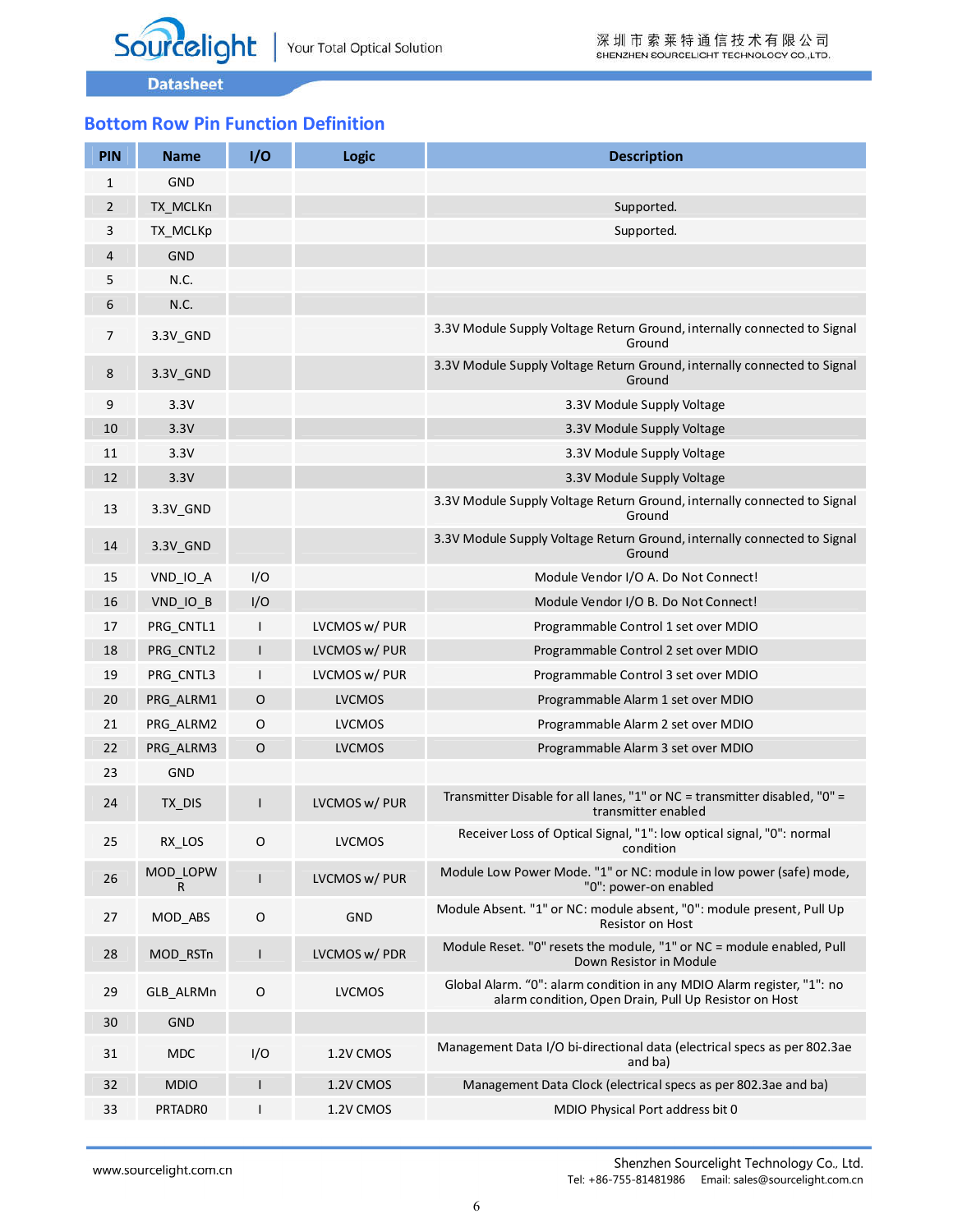

| 34 | PRTADR1    | I   | 1.2V CMOS | MDIO Physical Port address bit 1                                                   |
|----|------------|-----|-----------|------------------------------------------------------------------------------------|
| 35 | PRTADR2    |     | 1.2V CMOS | MDIO Physical Port address bit 2                                                   |
| 36 | VND_IO_C   | I/O |           | Module Vendor I/O C. Do Not Connect!                                               |
| 37 | VND_IO_D   | I/O |           | Module Vendor I/O D. Do Not Connect!                                               |
| 38 | VND IO E   | I/O |           | Module Vendor I/O E. Do Not Connect!                                               |
| 39 | 3.3V GND   |     |           | 3.3V Module Supply Voltage Return Ground, internally connected to Signal<br>Ground |
| 40 | 3.3V_GND   |     |           | 3.3V Module Supply Voltage Return Ground, internally connected to Signal<br>Ground |
| 41 | 3.3V       |     |           | 3.3V Module Supply Voltage                                                         |
| 42 | 3.3V       |     |           | 3.3V Module Supply Voltage                                                         |
| 43 | 3.3V       |     |           | 3.3V Module Supply Voltage                                                         |
| 44 | 3.3V       |     |           | 3.3V Module Supply Voltage                                                         |
| 45 | 3.3V_GND   |     |           | 3.3V Module Supply Voltage Return Ground, internally connected to Signal<br>Ground |
| 46 | <b>GND</b> |     |           |                                                                                    |
| 47 | N.C.       |     |           |                                                                                    |
| 48 | N.C.       |     |           |                                                                                    |
| 49 | GND        |     |           |                                                                                    |
| 50 | RX_MCLKn   |     |           | Supported.                                                                         |
| 51 | RX MCLKp   |     |           | Supported.                                                                         |
| 52 | <b>GND</b> |     |           |                                                                                    |

### **Block Diagram**



**Figure3. CFP2 ER4 Block Diagram**

www.sourcelight.com.cn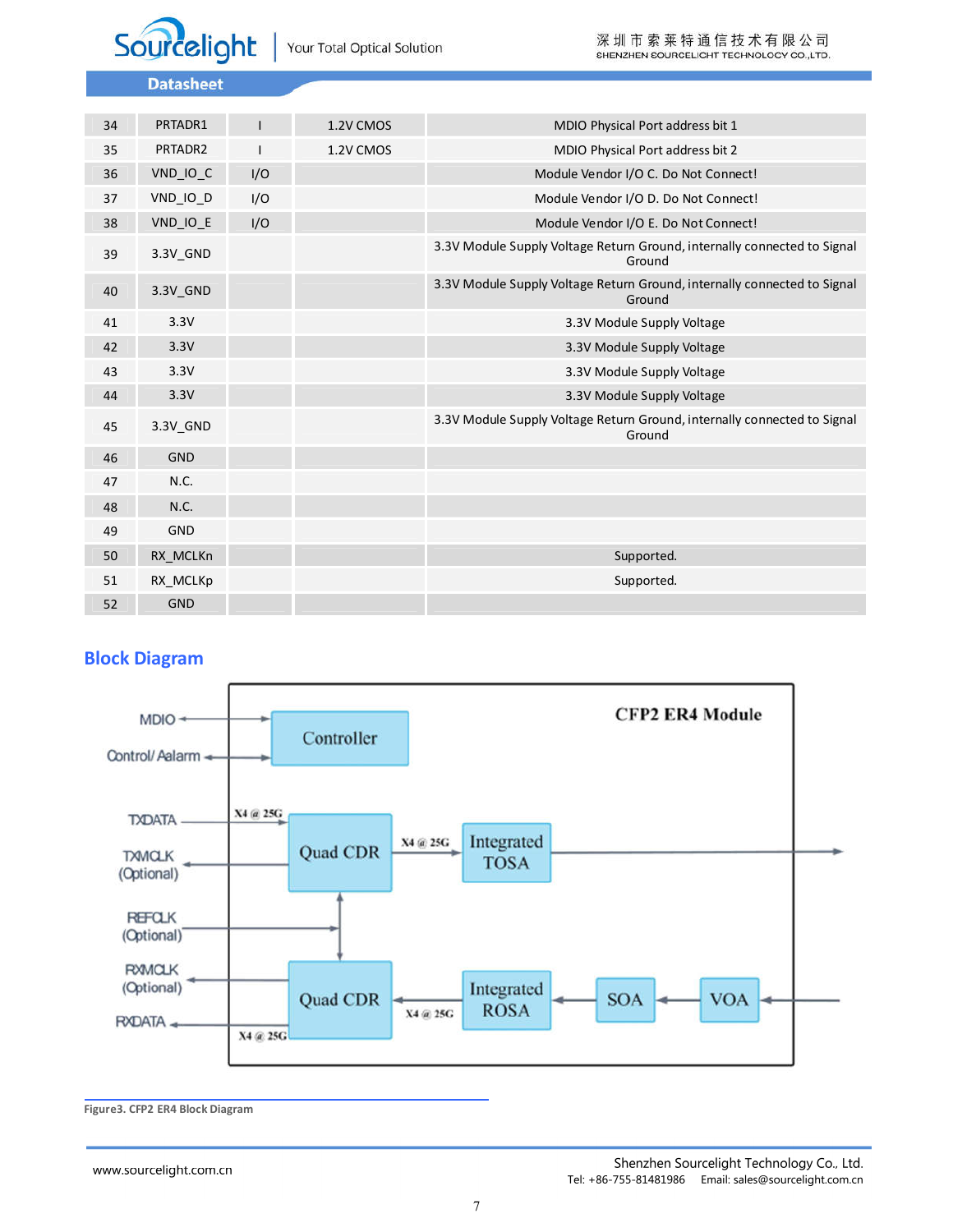

### **Required Host Board Components**



#### **Figure4. CFP2 ER4 Required Host Board Components**

#### **Mechanical Dimensions**



**Figure5. Mechanical Specifications**

www.sourcelight.com.cn